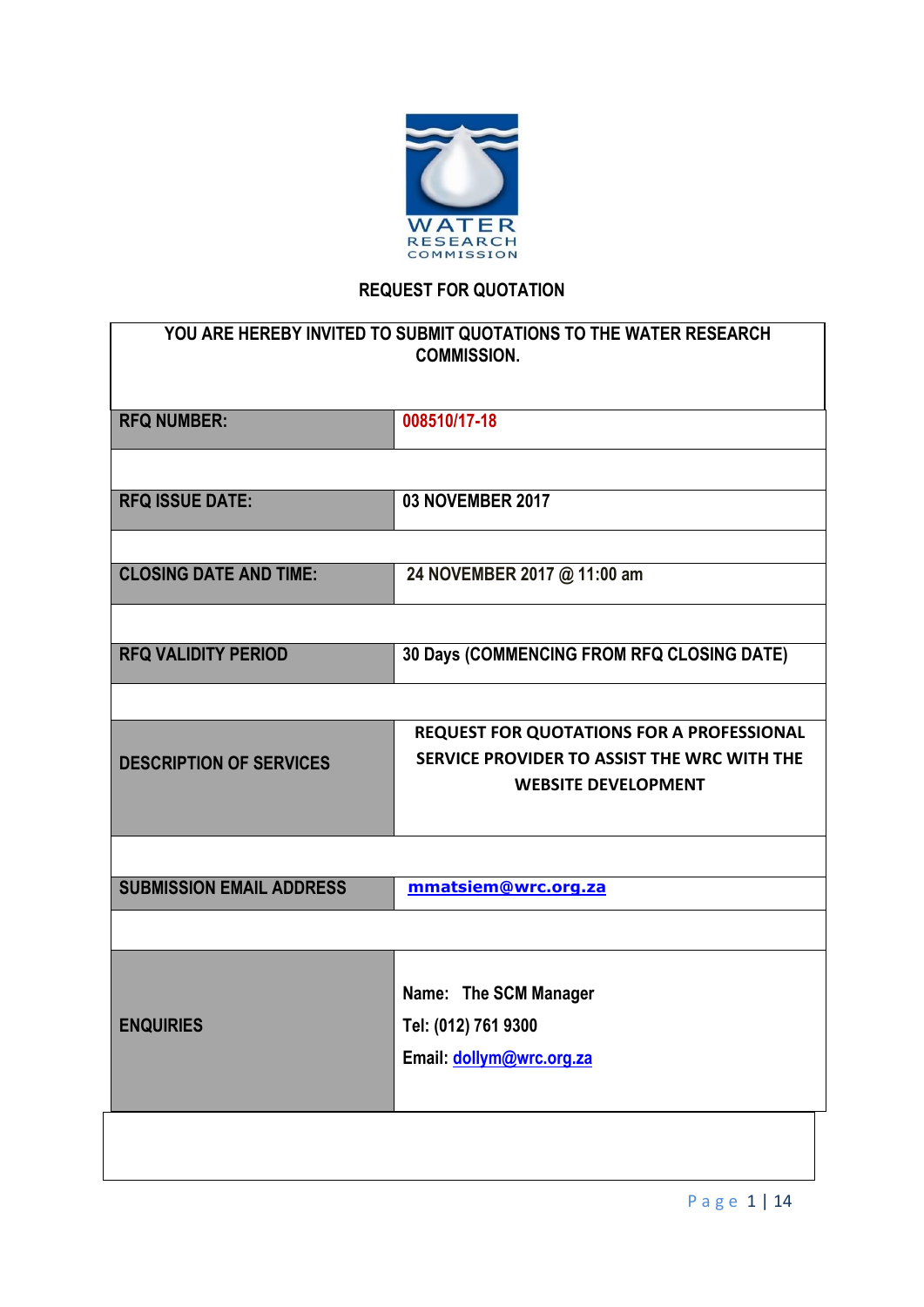| <b>COMPANY REGISTRATION</b> |  |
|-----------------------------|--|
|                             |  |
|                             |  |
|                             |  |
|                             |  |
|                             |  |
|                             |  |
|                             |  |
|                             |  |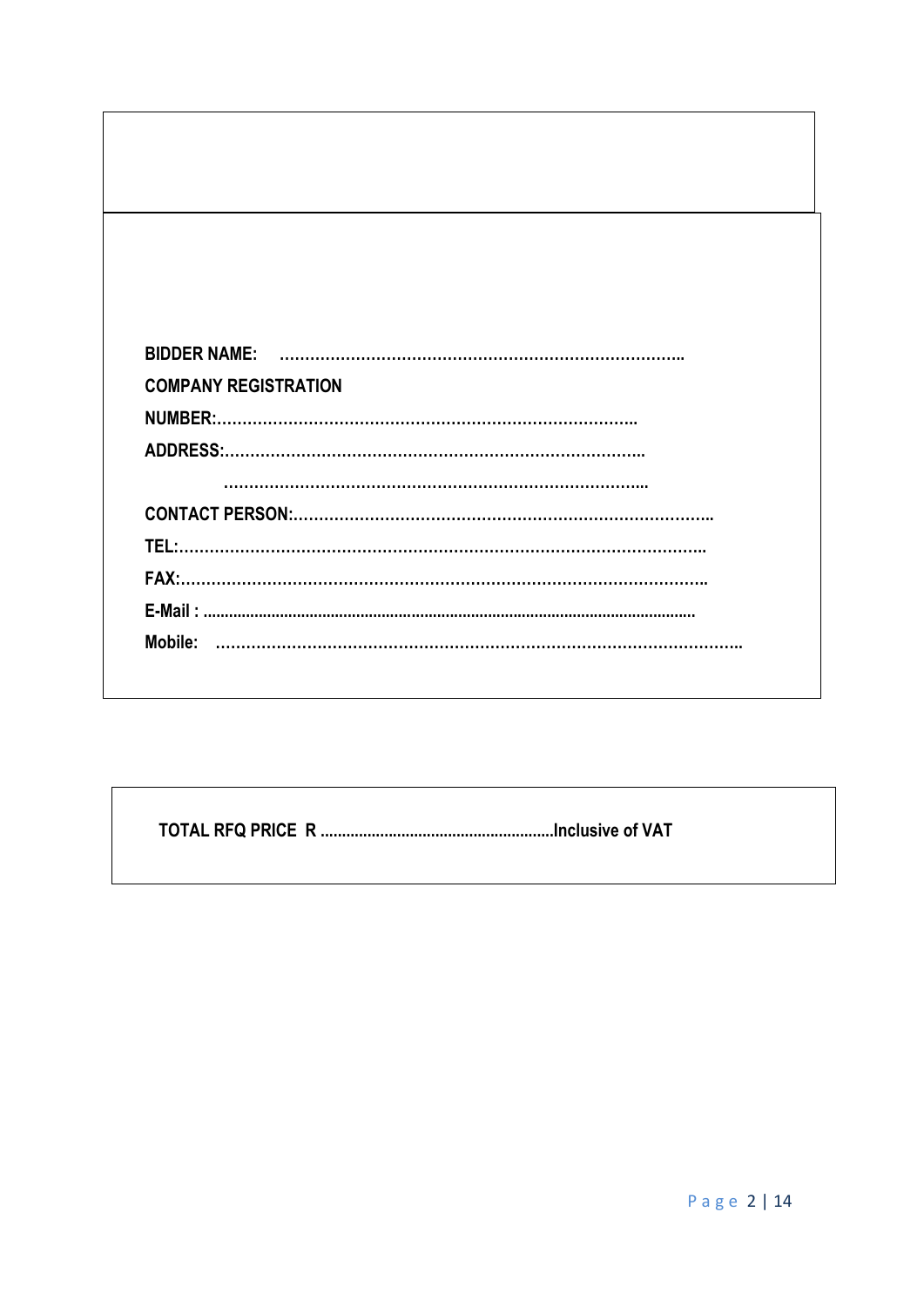## **TERMS OF REFERENCE (TOR) FOR THE WEBSITE DEVELOPMENT**

## **1. BACKGROUND**

The Water Research Commission ("WRC") is listed as a Schedule 3A public entity that operates and accounts for its activities in accordance with the Public Finance Management Act (PFMA) Act No 1 of 1999 as amended.

Water Research Commission ("WRC") serves as an entity that enables research in various aspects of the water sector. One of the WRC's directives is to disseminate the knowledge gained from such research and ensure that the information is readily and freely accessible to the public.

The purpose of the WRC Website Redesign project is to change the look and feel of the website and improve on the current usability.

Current platforms in use for the website (information for migration purposes):

- SharePoint Server 2007,
- SQL Server 2008

Required platform integration:

- Dynamics 365
- Microsoft Azure

WRC will arrange for access to the necessary platforms to be granted to the successful bidder.

### **2. REQUIREMENT/SPECIFICATION**

### **OUTPUTS**

The WRC Website Redesign consists of the following core components:

#### **New look and feel**

- New design of a website using latest technology with focus on user experience and site performance.
- Imagery, video and graphics to encourage and promote a positive simplistic interactive user experience

### **Registration and login**

- Provide a registration page (applicable to certain content only) where all users can input on predefined fields
- Attempted user logins should be verified against the registration database
- Provide for a simple password reset mechanism
	- o Utilise email as a minimum
	- o Mobile phone as an optional extra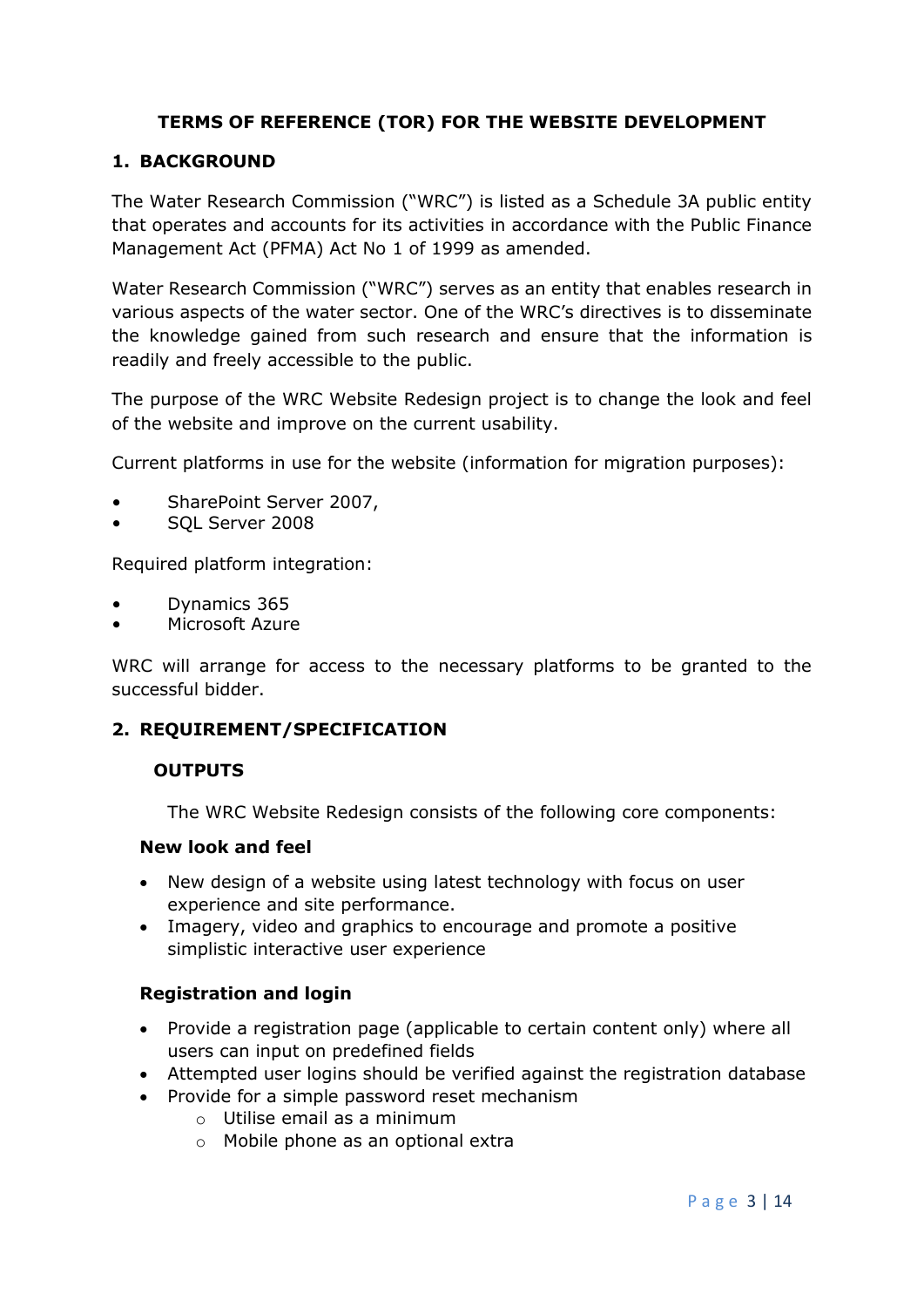- POPI legal compliance is a must mask, encrypt, decrypt any user information
- Audit trails for user registration and password reset
	- o Audit trail for 45 days
- Provide a mechanism to extract the user database into a worldwide accepted format e.g. CSV/Excel etc
- Integration into CRM (Dynamics 365) to allow for the user database to be used by the CRM
- Allow users the ability to log in with social media accounts e.g. Facebook, Google, LinkedIn in accounts (nice to have)

## **Home page**

- Interactive spotlight/showcase component
- Simple mechanism to promote items (highlight significant/relevant items) Provide a way to promote or highlight certain items found within the website
	- o This could be upcoming events, newly published research, articles of interest, current projects, key metrics etc.
	- o This could be limited to at least 5 items to be featured

## **Events management**

- Any user should be able to register/de-register for an event (link to user account – based on registration)
- Once the event is over and three months have passed it should no longer appear on the events list.
- Recent event additions need to appear first.
- If they have registered on the WRC website and are logged in, the email address on record must be used to send the invite to
- If the user isn't registered, they will be required to submit details such as First Name, Surname, Email address and sector. This will need to be stored. In the event of any updates to the event, the attendee will need to be notified. There can be an option to "Inform me of similar events". This would then store the minimum details in order to email events but subsequent event registration will require them to fill in the same form again
- Any event advertised will link to the relevant institution/entities registration site
- The events need to be stored in a location that will be accessed by both the website and the app
- Details of the event need to be displayed once clicked on from the list.
- Multiple images for events
- $\bullet$

## **Documents to be shared and displayed**

- The website will make reference to PDF download for Calls, ToRs etc.
- The website will need to cater for the upload and retrieval of documents to be housed on the website.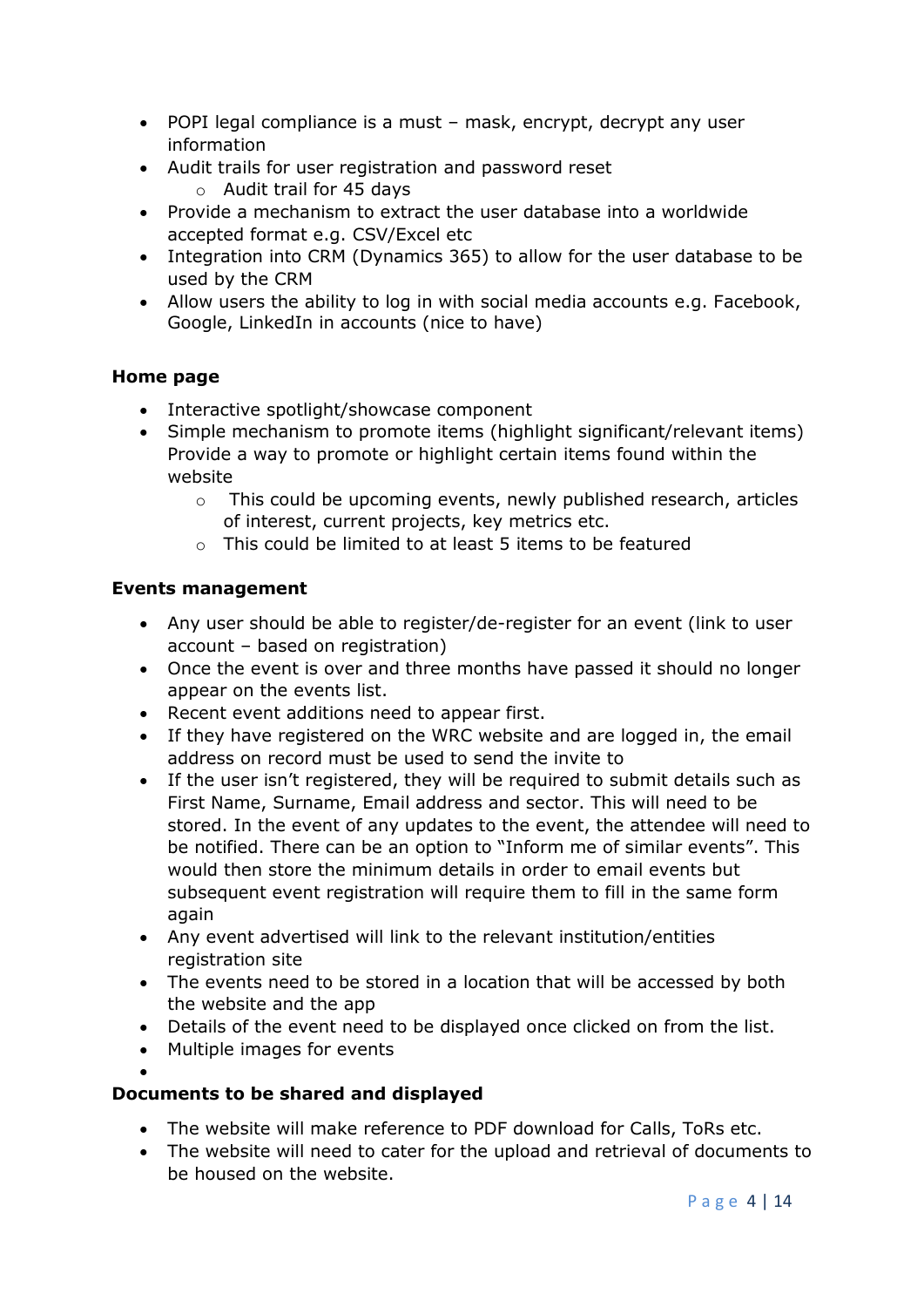## **Content and page Management**

- The solution must allow the flexibility of adding new pages to the website structure
- The solution must allow for the content on the existing pages to be updated and maintained internally via secure admin login.
- Support varied content in the form of:
	- o Knowledge base documents
	- o Video
	- o Images
	- o Content not limited to the above

Implement reusable components

• For example, if sliders or spotlight functionality etc. is used on a certain page, the same functionality should be easily used on another page with different content on an ad hoc basis

## **Gallery**

- This will allow the upload (via admin) of relevant imagery from previous events the Water Research Commission engagements such as roadshows/community work/conferences etc.
- Promotion of research done, events held, awards etc.
- The gallery needs to be aesthetically pleasing and have a structured way of displaying and retrieving legacy/older content
- Should be capable of displaying content that includes but is not limited to accepted image and video formats
- Size and quality specifications to ensure the image/video is not too large but still maintains quality.

## **Integration**

- Have the ability to Integrate to current and future Dynamics 365 and pull information from the platform
	- o This could be in the form of statistics figures, static or dynamic text content or documents and images etc. that would be presented on the website.

## **Reporting**

- Usage/analytics (location based, access of pages and docs etc.)
- User database
- Automatic generation and email (or network share save) of required reports
- Capacity management
- DB size
- Availability
- Monitoring traffic, availability, alerts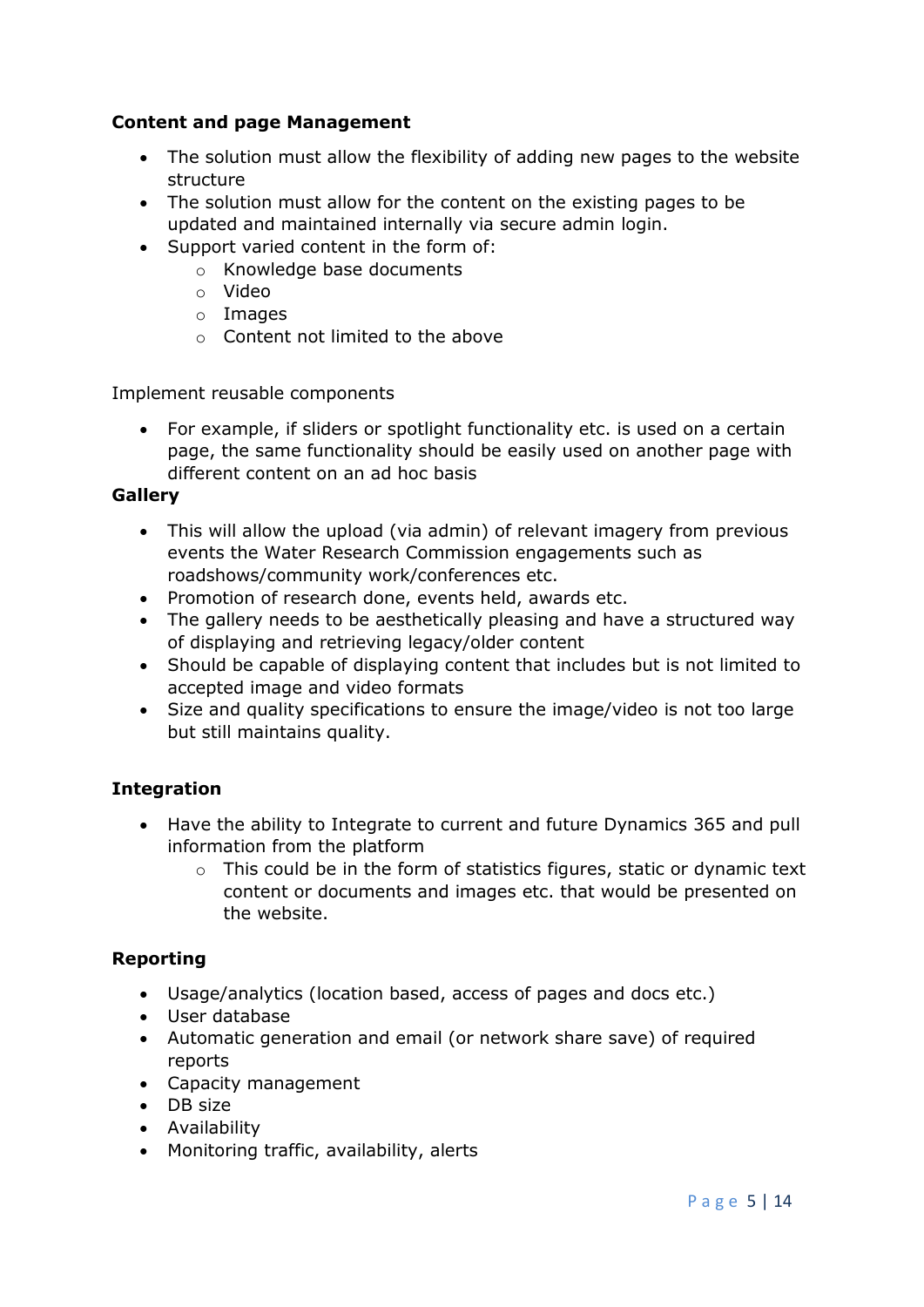• Inclusion of Google Analytics or similar functionality to view user activity on the website

## **Security**

- Secure content, users and subscriptions
- User Access control for internal back office functions

### **Role based access Administrator Pages**

- The administrator pages need to be user friendly with easy to understand and use functionality, with no know coding knowledge necessary.
- Structure a content layout whereby the content can be updated internally
- Event Management Page
	- o Upload and maintain events calendar
- HR Page
	- $\circ$  Uploading of vacancies text and docs
	- o Maintain site text
- User Access Management Page
	- o E.g. grant a particular membership level (or role) access to certain areas
- Audit Log Page
	- o System logs for the user that is accessing and updating information via the Administrator Page
	- SCM Page
		- o Be able to upload RFQs, RFPs, supporting documents required, changes to process etc.
	- Opportunities and research
		- $\circ$  Be able to upload latest adverts for research opportunities and TOR

### **Multi-level access**

- Cater for specified content areas of the website to allow input by registered users only.
- The access level will determine content to be displayed
	- o As an example of different access levels, unregistered users will have access to content and downloads. Registered users will additionally be able sign up for events or comment on the opinion piece etc.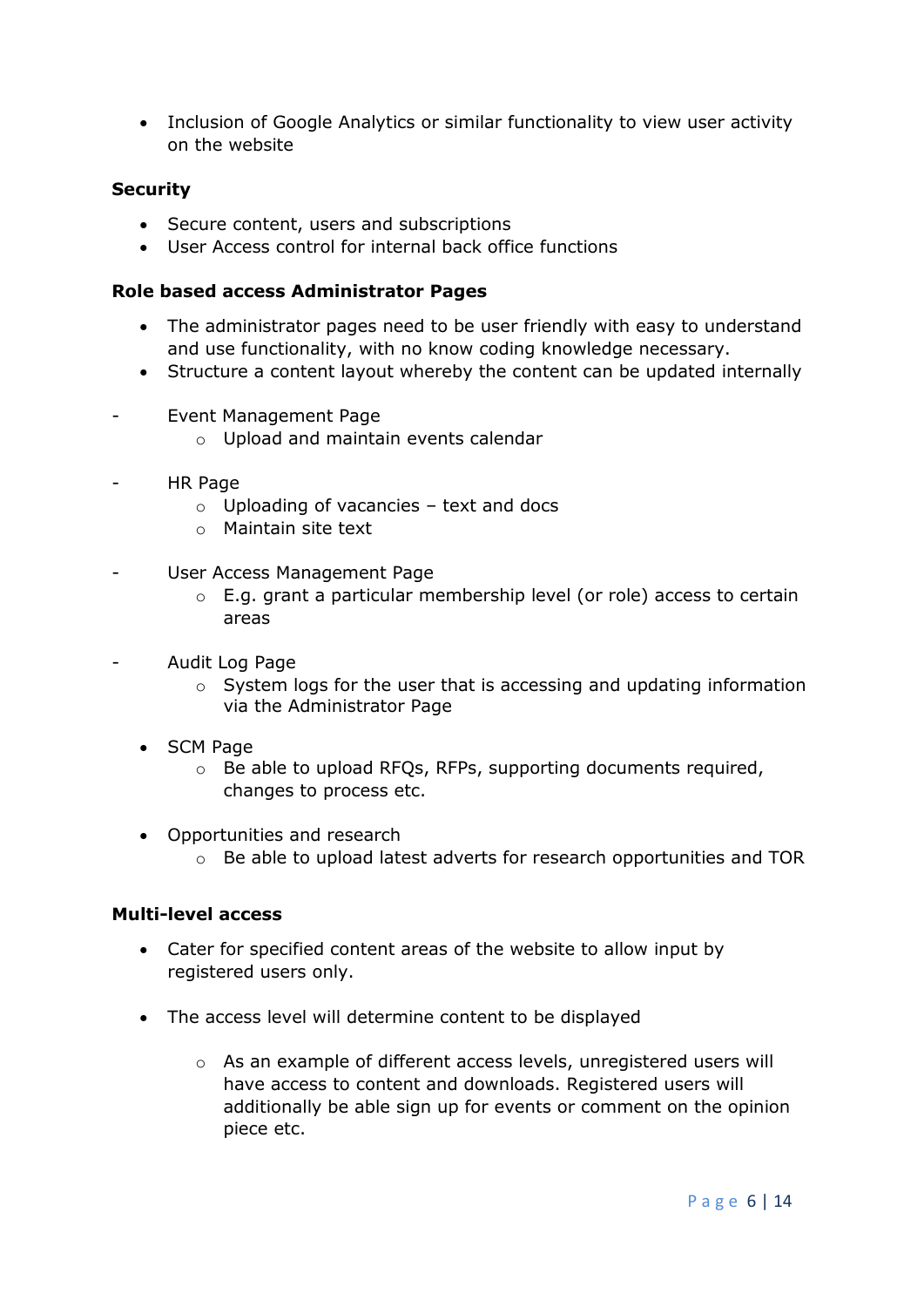### **Intranet Page**

- Message board for internal users' attention
- Provide a way of updating content
- Separate URL for internal access; visible to internal only
- Via website must have a username and password prompt

### **Migration of content**

The current website was developed using SharePoint Server 2007, with SQL Server 2008 being used to house web pages and documents to be displayed on the website.

All existing documents that would need to be referenced on the website will have to be migrated to a destination storage to be used in the proposed website.

The vendor needs to provide a comprehensive breakdown of platforms envisaged to be used and the associated costs and licencing if applicable.

- Some content from existing website is envisaged to be used as-is but repacked (roughly 50%)
- Cater for the migration of applicable existing content to the new website.
- During the scoping sessions refinement of the actual content to be moved will be further defined.
- Kindly refer to [www.wrc.org.za](http://www.wrc.org.za/) for a view of the current website and content that may be used when structuring the demo or reference screens.

### **Backups**

- The vendor will need to specify the content to be backed up and the frequency.
- The expectation is that the backup plan should include full and incremental backups at various points in time, depending on what is needed to restore the site should the need arise.

### **Blog Management**

- Allow for the publishing of blog content with the ability to moderate and publish comments on the piece.
- Needs to be easily maintainable
- Allow for registered users to comment (not immediately viewable message to say that it is being looked at)
- Allow for comments to be moderated before being posted
- Archived/past blogs need to be easily accessible
- Allow users the ability to comment using their social media accounts e.g. Facebook, google, LinkedIn in accounts (optional)
- Have the ability hide or display the blog page as required (admin functionality to turn off and on).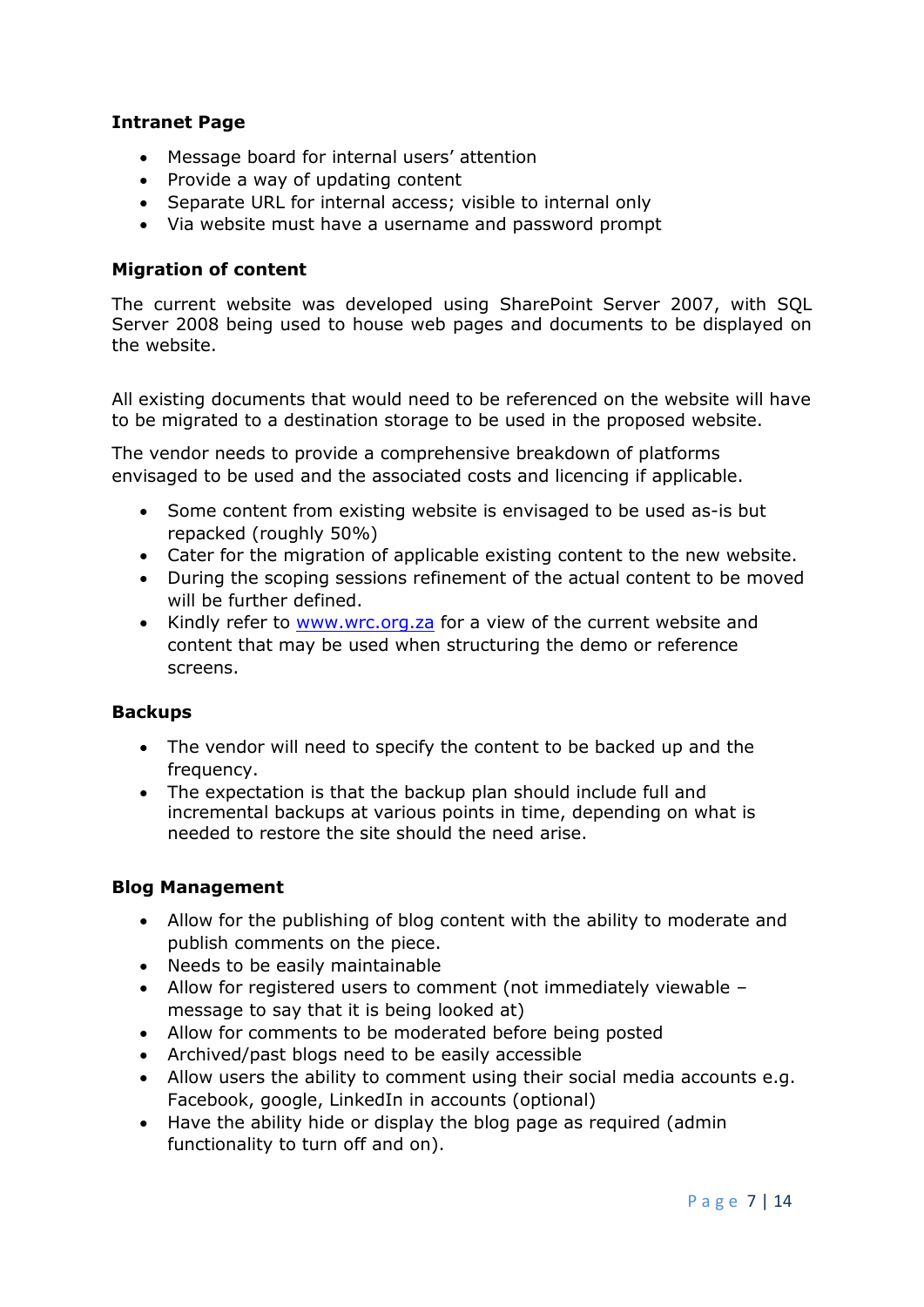## *Additional Items:*

## **1. Website maintenance/optimization:**

- Search engine optimisation (SEO) (include full text searching within documents)
- Provision of website usage statistics: visitor number, geographic location, visit time, etc.
- The website needs to have low latency and the speed of accessing web pages must meet or exceed minimum industry standards.
- The development of the website must conform to the latest development and security standards to protect the system from being compromised. All future upgrades to accommodate for the latest security features within the contract period must be included in the upfront cost.
- The website must be compatible with all of the latest web browsers and must be able to be viewed on mobile devices/tablets as well. All future upgrades to accommodate for the latest versions of browsers etc. within the three (3) year contract period must be included in the upfront cost.
- When opening any documents on the website they must open in a new window/tab
- All standard website pages i.e. contact us, about us, careers etc
- Secure content and users
- Links to social media
- The website should have scalable vector graphics so that the website can be viewed on any device (mobile, tablet, desktop) and across all major browsers
- Vendor should have the necessary skill set to critically analyse the WRC's content and repackage or reword said content for attractive and simplistic end user consumption.
- As part of the SLA, the vendor is to advise or action the necessary support and maintenance of the site to apply and adhere to updates that maintain the integrity and security (e.g. SSL renewal or necessary updates etc.). The vendor needs to be proactive and sufficient notice given should it require system downtime. Change management.
- All quotes must include comprehensive SLA (e.g. should include support hours, turn-around times for high impact support queries etc), escalation path, support contract for a period of three years from start of go-live and should include the continuation of the support and all associated costs for the website (assuming no architectural changes are required) for the following 3-time periods; 1, 2, 3 years.
- Scope of work must include in-depth training for 3 WRC users and the document pre-go live must include the training material and handover
- Code can be decided by the vendor (ensuring the completeness of the associated training and handover document and accompanying admin pages), however, the code will remain the property of the WRC.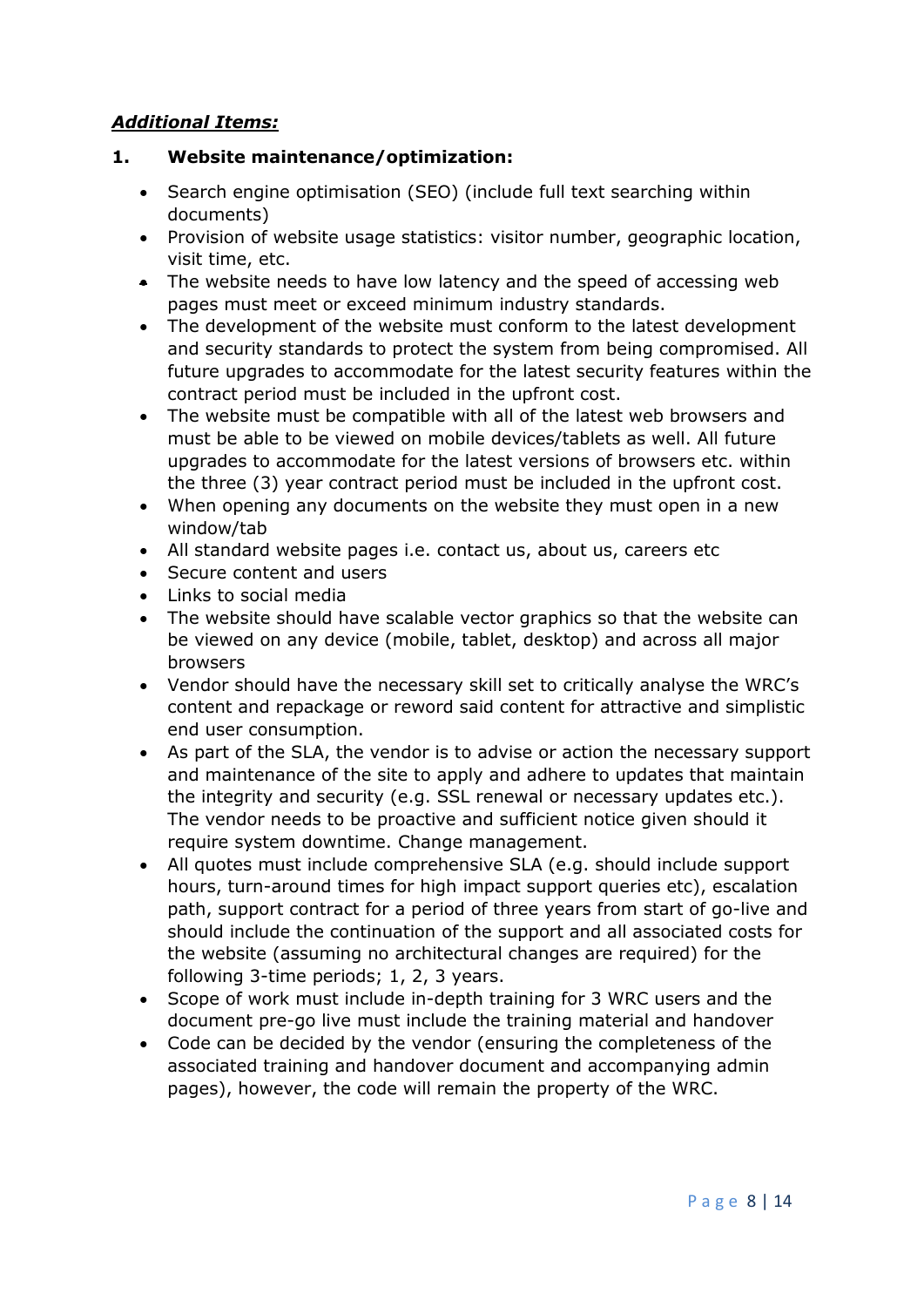## **2. Technical Requirements**:

- The vendor is to provide as much detail with regards to the envisioned platform or solution.
- As far as possible all technical hardware and software requirements for the envisioned solution needs to be specified with the proposal. (e.g. this could include the minimum bandwidth required, minimum processing requirements, necessary OS etc.)

## **EXPECTED OUTPUTS AND OUTCOMES:**

- The solution will be delivered within the expected timeline and adhere to specified criteria.
- Training to be provided for 3 users and comprehensive administrative and structural change guide including architecture to be handed over to the WRC on completion.
- All quotes must include a comprehensive SLA with a breakdown of turnaround times for the various severity levels and support contract period of three years.
- All quotes should give a comprehensive breakdown of all the associated costs and the various options that are available.
- All quotes should indicate the cost for an option of minimum 4 hours per month as well as an option of an hourly rate for ad hoc requests.
- The vendor be responsible for the design, with internal stakeholder consultation, as well as creation of the website and the required functionality. Hosting will be catered for by WRC.
- Facilitate the domain registration process.
- Price must include any relative SSL and automatic renewal and vendor install for 3 years
- The necessary security and due diligence is undertaken to ensure that the website is not vulnerable to attack.
- Scope and proposal should include costs associated from award to end of first contract period.
- In the event that subcontractors are used, within the context of WRC regulations, the SLA breakdowns need to include vendor as well as subcontractor SLA, severity levels and the various escalation paths.
- The WRC enforces that the code is revision managed using a source code control system. We prefer to use cloud based private repositories like GitHub and Bit bucket as examples. This is a WRC standard practice and ensures we cover the company from a risk perspective and that our environment is adequately managed and maintained. We expect our partners and/or vendors to conform to this policy.
- The technology and the platform chosen can be decided by the vendor, however, the associated IP and code will remain the property of the WRC from inception and all applicable access needs to be given to the WRC.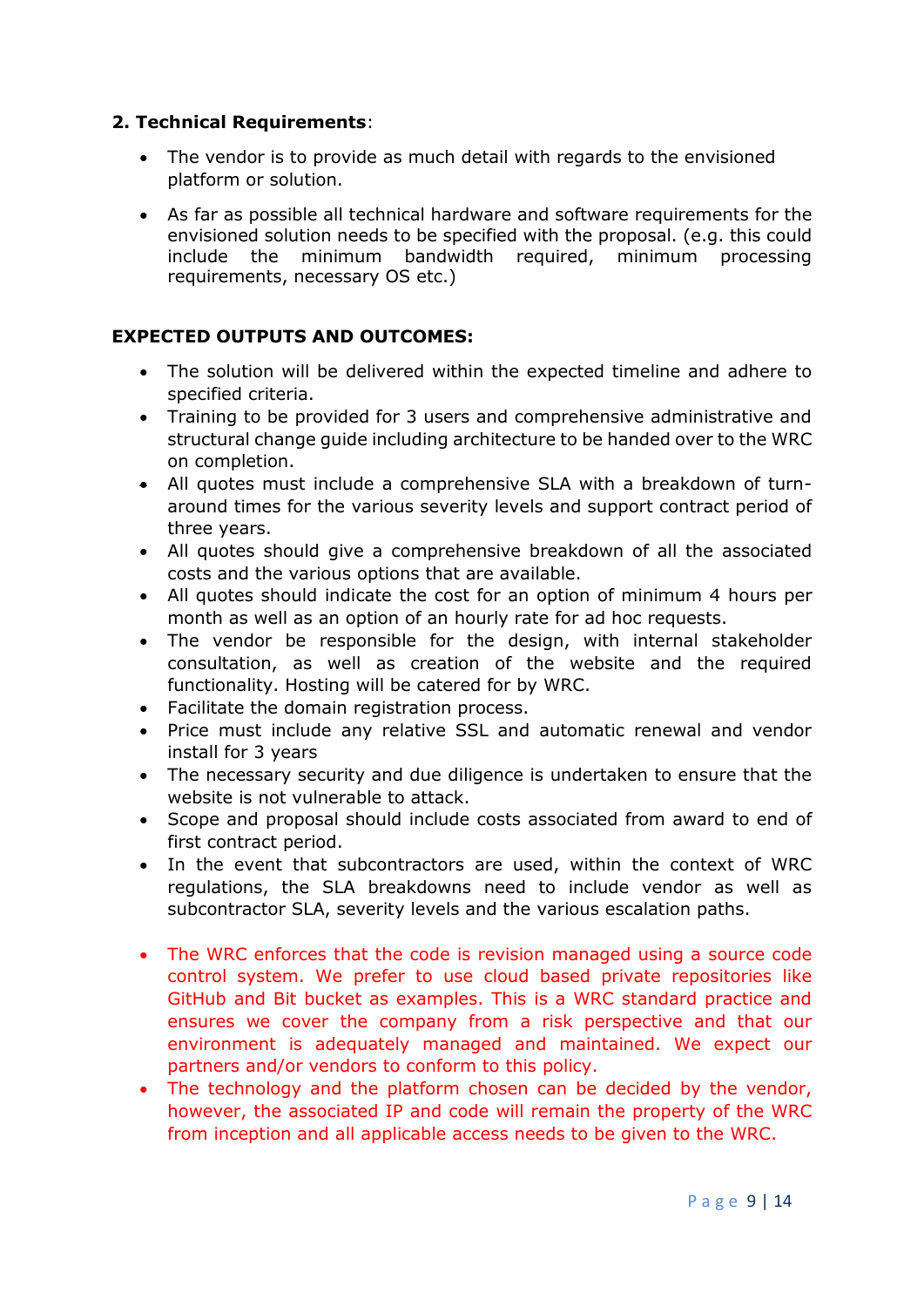## **QUALIFICATIONS AND EXPERTISE REQUIRED:**

- Proven experience in development and customisation of websites is a must have.
- All shortlisted vendors will be required to do a presentation detailing their offerings, architectures, technical skillsets etc. in support of their proposal.

**NB:** WRC reserves the right to accept the proposed solution in part or in full, based on functionality and budget availability. This will be discussed with vendor at time of appointment.

## **3. INFORMATION SESSION**

There will be a Compulsory Briefing Session scheduled for the **14 November 2017 @ 10:00am**.

## **4. PERIOD / DURATION OF PROJECT / ASSIGNMENT**

- $\circ$  Build and Installation is required to take place between 15<sup>th</sup> January 2018 and  $1<sup>st</sup>$  February 2018. This would include full functionality testing in a test environment.
- $\circ$  The system must be ready to be migrated to the live environment by 1<sup>st</sup> April 2018. However, if timeline changes, it will be communicated with the successful bidder.

## **5. PREFERENTIAL PROCUREMENT POINTS ALLOCATION**

The Preferential Procurement Regulations points to be allocated to this RFQ is: **80/20**

## **6. EVALUATION CRITERIA**

The RFQ will be evaluated in accordance with the PPPFA 80/20 principle against the following Criteria.

- 1. order for a proposal to be eligible, the vendor must attend the mandatory briefing session that will be held. Failure to do so will automatically disqualify the submitted proposal.
- 2. Evaluation will consist of two components; initial proposal and shortlisted presentation. The expectation for the initial proposal is that the vendor provides adequate documentation for the  $1<sup>st</sup>$  4 items listed below. Prior samples, experience and references will from a key part of the shortlisting process.
- 3. If shortlisted, the vendor is expected to provide a demonstration of what the website would look like. A 20-30 min (maximum) presentation of the vendors solution (including mock content) will form a key, compulsory component of the quote/selection process.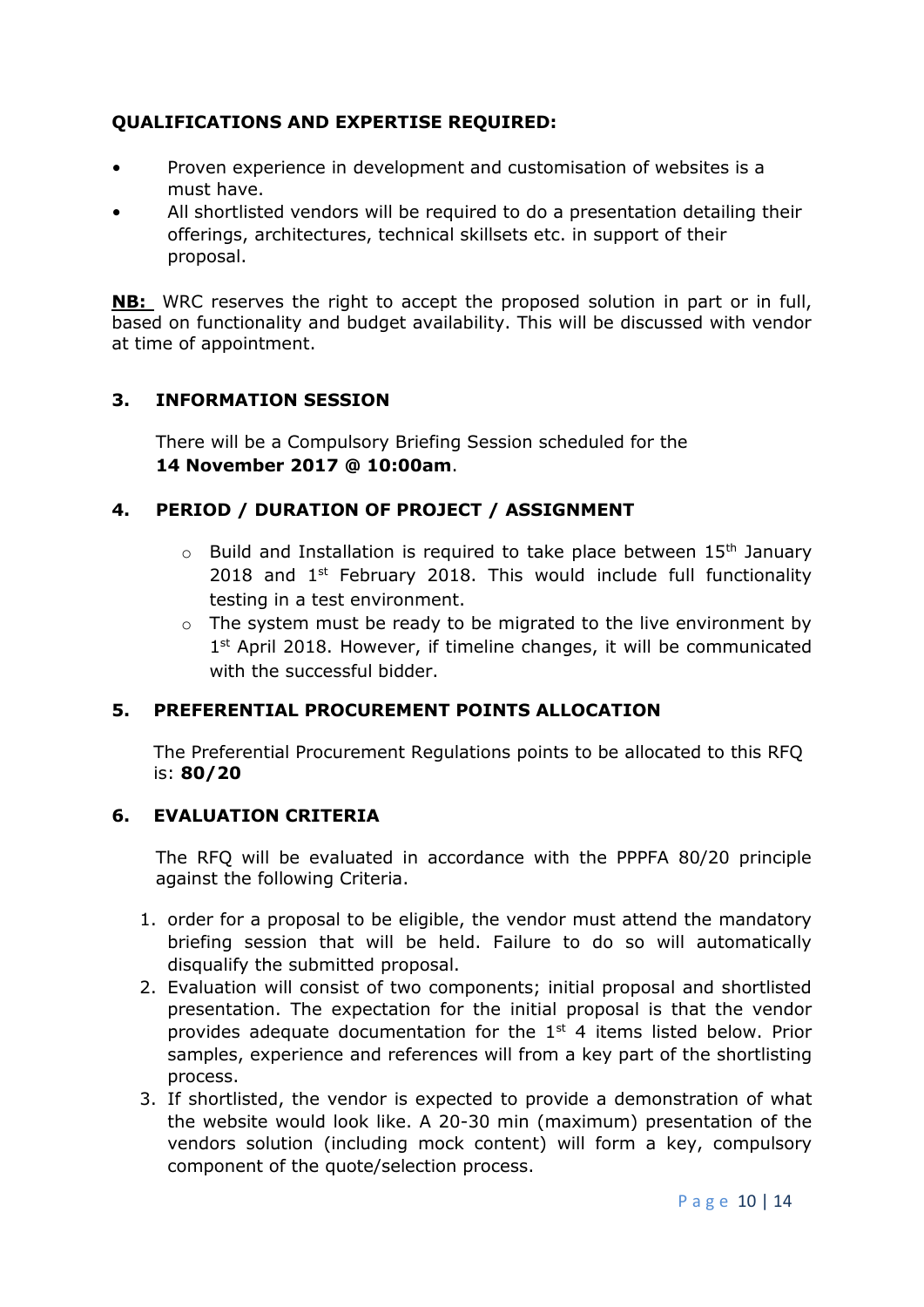**Note: Functionality scoring will be on a sliding scale as per the below table:**

|                          | <b>SCORE DESCRIPTION</b> |
|--------------------------|--------------------------|
|                          | Poor                     |
| $\overline{\phantom{a}}$ | Average                  |
| 3                        | Good                     |
| 4                        | Very Good                |
| 5                        | Excellent                |

## **TECHNICAL CRITERIA**

| <b>No</b>      | <b>Element</b>                                                                                                                         | <b>WEIGHTING</b> |
|----------------|----------------------------------------------------------------------------------------------------------------------------------------|------------------|
| $1$ .          | <b>IN</b><br><b>EXPERIENCE</b><br><b>AND</b><br><b>DEVELOPMENT</b><br><b>CUSTOMISATION OF WEBSITES</b><br>(attach the company profile) | 25               |
| $\overline{2}$ | HIGH LEVEL BREAKDOWN OF TIMELINES AND<br><b>DELIVERABLES PROJECT PLAN</b>                                                              | 20               |
|                | (Attach Detailed Project Plan)                                                                                                         |                  |
| 3              | <b>SAMPLES OF WEBSITES CREATED</b><br>(URL and guest login to be provided)                                                             | 10               |
| $\overline{4}$ | <b>CONTACTABLE REFERENCES- NOT A LIST OF</b><br><b>REFERENCES</b><br>(Minimum 3 reference letters; ideal 5 reference<br>letters).      | 15               |
|                | <b>PRESENTATION</b>                                                                                                                    |                  |
|                | A DEMO OF THE PROPOSED SOLUTION                                                                                                        | 30               |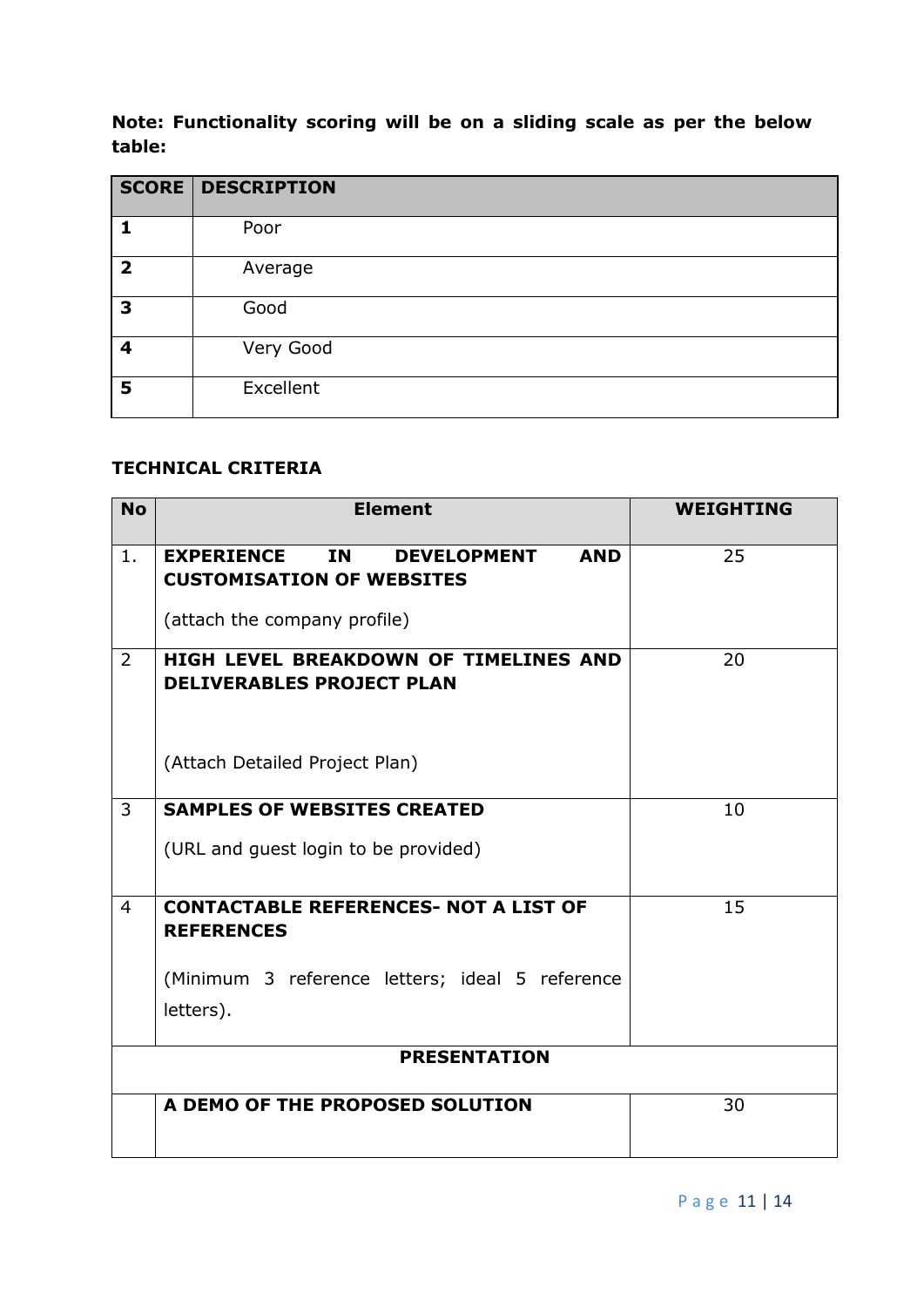| <b>No</b> | <b>Element</b>                                                                                                     | <b>WEIGHTING</b> |
|-----------|--------------------------------------------------------------------------------------------------------------------|------------------|
|           | • Walkthrough of company's current structure<br>and support framework, including current<br>architecture utilised. |                  |
|           | <b>TOTAL TECHNICAL REQUIREMENTS SCORE</b>                                                                          | 100              |

**NB:** Service providers are expected to meet a minimum threshold of 85% on above technical requirements**. Also note that for the first 4 requirements, bidders are expected to score a minimum of 60 points and minimum of 25 point on presentation.**

## **7. PRICING**

The RFQ will be evaluated in terms of the Preferential Procurement Regulations (2011). And only pricing will be considered.

## o **Bidders to provide a VAT inclusive pricing**

| # | <b>Items/Service Description</b> | P/H | Unit Price or | <b>Total</b> |
|---|----------------------------------|-----|---------------|--------------|
|   |                                  |     |               |              |
|   |                                  |     |               |              |
|   |                                  |     |               |              |
|   |                                  |     |               |              |
|   |                                  |     |               |              |
|   |                                  |     |               |              |
|   |                                  |     |               |              |
|   | <b>Total Vat Excl</b>            |     |               |              |
|   |                                  |     |               |              |
|   | <b>VAT</b>                       |     |               |              |
|   | <b>Total VAT Incl</b>            |     |               |              |

### **8. STANDARD CONDITIONS OF THE TENDER**

- i. **Bidders must complete SBD 4, SBD 6.1, SBD 8 and SBD 9 if their quote exceeds R30 000 ;**
- ii. Bidders must also submit a **valid and original tax clearance certificate**; and a **valid B-BBEE certificate** (original or certified copy) to the WRC offices PRIOR to the closing date, if the WRC is not already in possession of these certificates;
- iii. WRC Supplier application form must be completed and signed (copy attached)
- iv. It is the responsibility of prospective bidders to ensure that all bid documents are submitted before the closing time and date of the tender;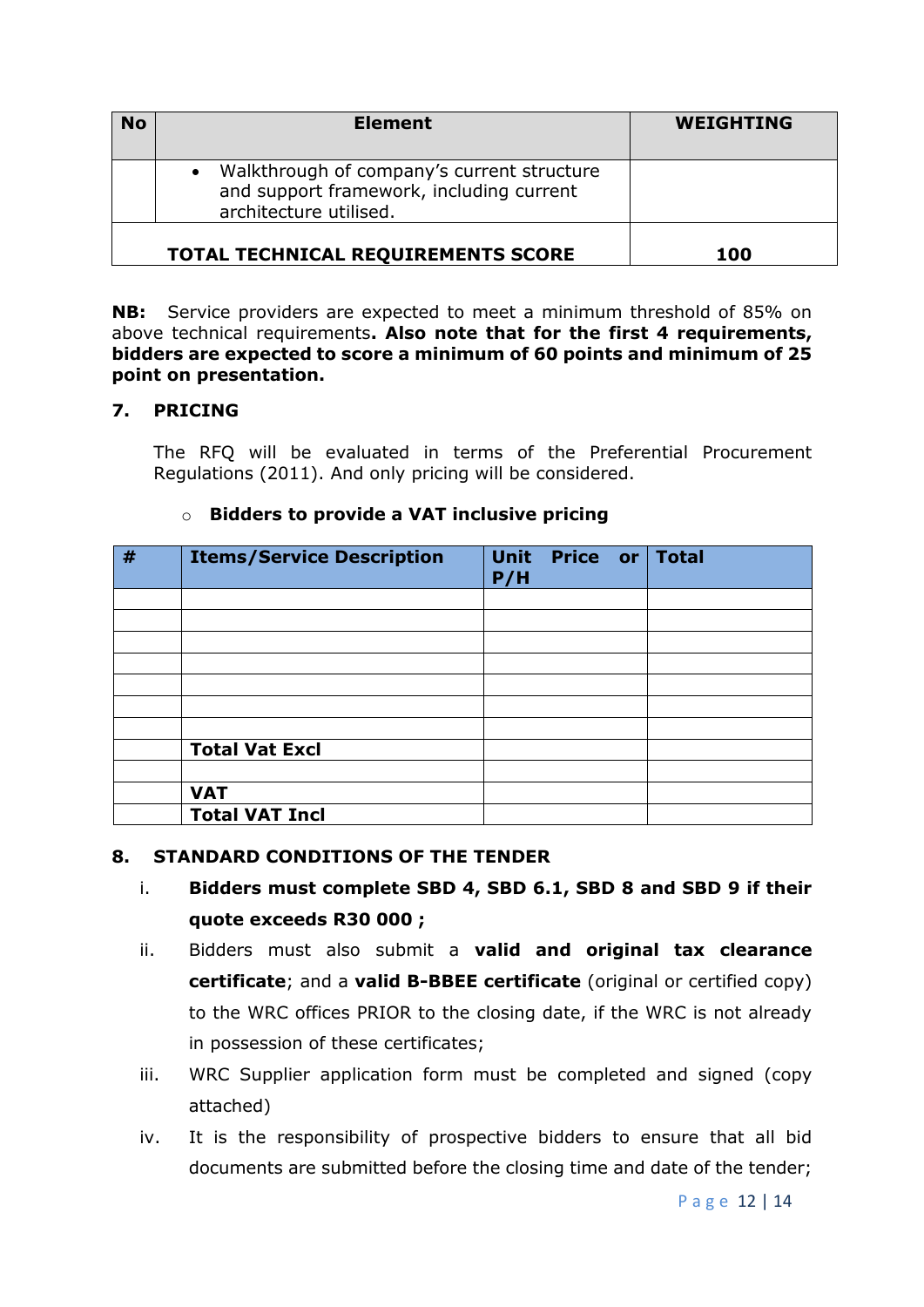- v. The WRC reserves the right to award or not to award this contract;
- vi. The WRC ill enter into a formal contract with two successful bidders;
- vii. The WRC reserves the right to terminate the contract should the performance of the service provider be unsatisfactory;
- viii. Bids received after closing time and date will be classified as **LATE** and will **NOT** be considered;
- ix. Although adequate thought has been given in the drafting of this document, errors may occur which the WRC will not be responsible for;
- x. Any change of information provided in the tender document that may affect delivery of the service should be brought to the WRC's attention as soon as possible. Failure to comply with this may result in the contract being terminated;
- xi. Service providers presenting information intentionally incorrectly or fraudulently will be disqualified;
- xii. Service providers who have been declared insolvent and wish to do business with the WRC must have been rehabilitated and provide the necessary proof thereof;
- xiii. The WRC reserves the right to award, cancel or partially award this contract.
- xiv. The National Treasury General Conditions of Contract will be applicable to this tender (available on the National Treasury website);
- xv. Bidders must complete and attach all relevant standard bid document;
- xvi. All prices quoted must be VAT inclusive;
- xvii. Only those bidders, who have met the minimum functional criteria, as stipulated above, may be invited to present their proposal as required. Please note that bidders, who may be invited for presentations, may have their technical scores re-evaluated.
- xviii. For those bidders who have met the minimum functional criteria, as stipulated above, the WRC has the right to visit the business premises to verify the information provided in the tender documents; please note that bidders who may have their premises inspected, may have their technical scores re-evaluated.

## **9. CLOSING DATE AND TIME**

The closing date for the RFQ is **24 November 2017 at 11h00**.